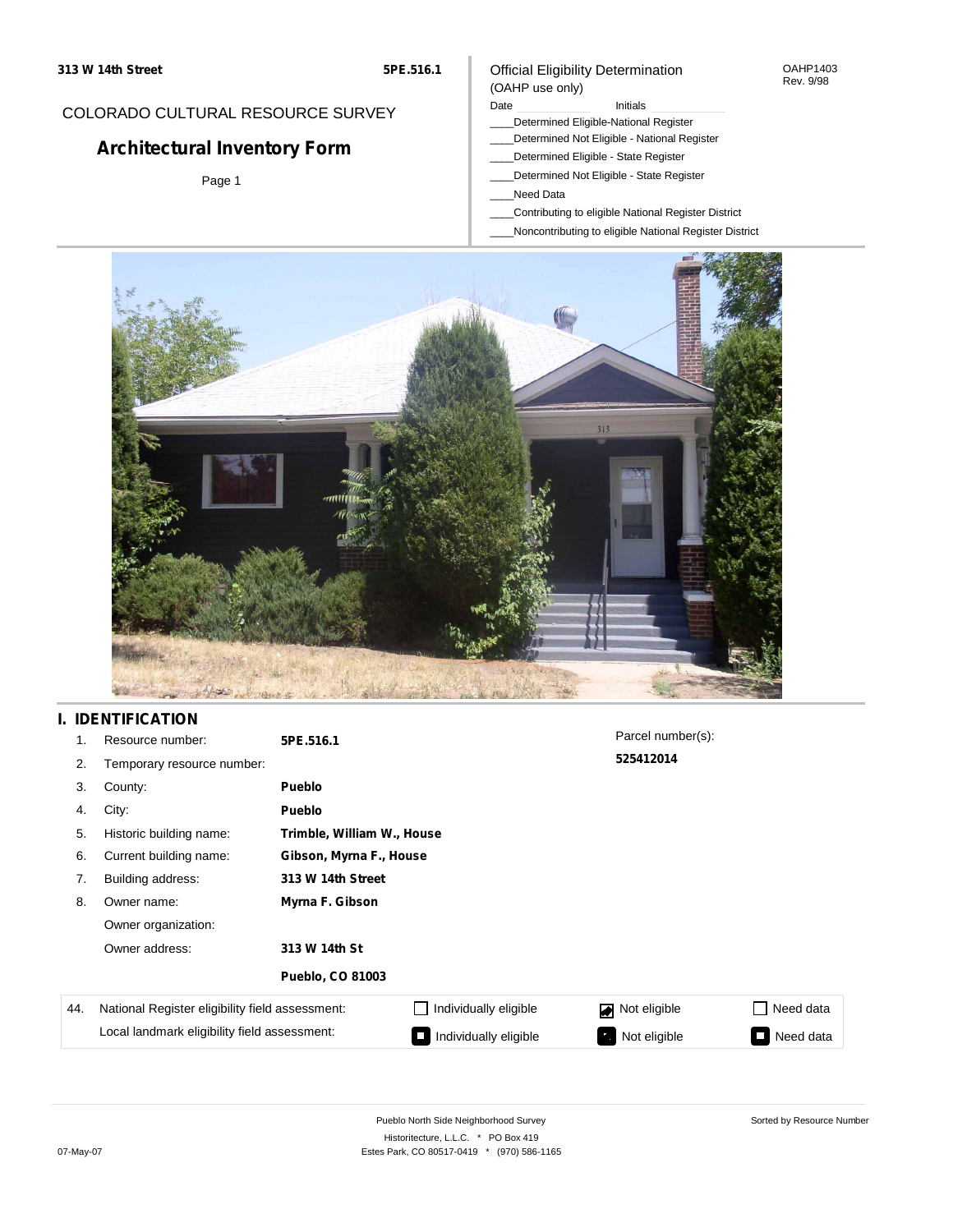Page 2

### **II. GEOGRAPHIC INFORMATION**

| 9.  | P.M.<br>6th            | Township:<br><b>20S</b>                | 65W<br>Range:               |         |
|-----|------------------------|----------------------------------------|-----------------------------|---------|
|     | 1/4<br><b>NW</b><br>of | <b>NW</b><br>of NE<br>1/4<br>1/4<br>of | <b>SE</b> 1/4<br>of Section | 25      |
| 10. | UTM reference zone:    | 13                                     |                             |         |
|     | Easting:               | 534066                                 | Northing:                   | 4236749 |
| 11. | USGS quad name:        | <b>Northeast Pueblo</b>                | Scale:                      | 7.5     |
|     | Year:                  | 1961 (Photorevised 1970 and<br>1974)   |                             |         |
| 12. | $Lot(s)$ :             | Lot 12; Block 23                       |                             |         |
|     | Addition:              | <b>County Addition</b>                 | Year of addition:           | 1869    |

13. Boundary description and justification:

The boundary, as described above, contains but does not exceed the land historically associated with this property.

Metes and bounds exist:

П

### **III. ARCHITECTURAL DESCRIPTION**

| 14. | Building plan (footprint, shape):    | <b>Rectangular Plan</b>             |                       |
|-----|--------------------------------------|-------------------------------------|-----------------------|
|     | Other building plan descriptions:    |                                     |                       |
| 15. | Dimensions in feet (length x width): | 1,433 square feet                   |                       |
| 16. | Number of stories:                   | 1                                   |                       |
| 17. | Primary external wall material(s):   | <b>Wood/Shingle</b><br><b>Brick</b> | Other wall materials: |
| 18. | Roof configuration:                  | <b>Hipped Roof</b>                  |                       |
|     | Other roof configurations:           |                                     |                       |
| 19. | Primary external roof material:      | <b>Asphalt Roof</b>                 |                       |
|     | Other roof materials:                |                                     |                       |
| 20. | Special features:                    | Fence                               |                       |
|     |                                      | Chimney                             |                       |
|     |                                      | Porch                               |                       |
|     |                                      | <b>Roof Treatment/Dormer</b>        |                       |
|     |                                      | <b>Roof Treatment/Flared Eave</b>   |                       |

#### 21. General architectural description:

Oriented to the south, this house rests on a concrete foundation, largely obscured behind a brown, raked-brick veneer. Brownpainted, square-cut wood shingles clad the exterior walls. Windows are generally single-light fixed-frame, with white-painted wood frames and surrounds. Most other windows are single-light hopper or awning, with white-painted wood frames, or 1beside-1-light sliding sash, with aluminum frames. An integral porch is situated within the southeast corner of the house. It has a brown, raked-brick kneewall. Resting on the kneewall are paired, white-painted, Doric columns. Six concrete steps approach the porch on the east side of its south elevation; above the steps is a protruding pediment. The principal doorway opens within the porch, on the east end of the asymmetrical facade. It hosts a 4-panel, white, metal door, opening behind a white, vinyl-frame storm door. Another doorway opens in the east side of the rear (north) elevation. Gray asphalt shingles cover the centrally hipped main roof and all other roof surfaces. Hipped roof dormers protrude from the east- and west-facing slopes of the roof; an usually tall, front-gabled dormer emerges from the north-facing slope. A brown, raked-brick, engaged hearth and chimney rises south of center on the east elevation. Another chimney protrudes from the roof, just south of the front-gabled dormer. **Brown-painted beadboard and white-painted soffit box the broadly overhanging, flared eaves.**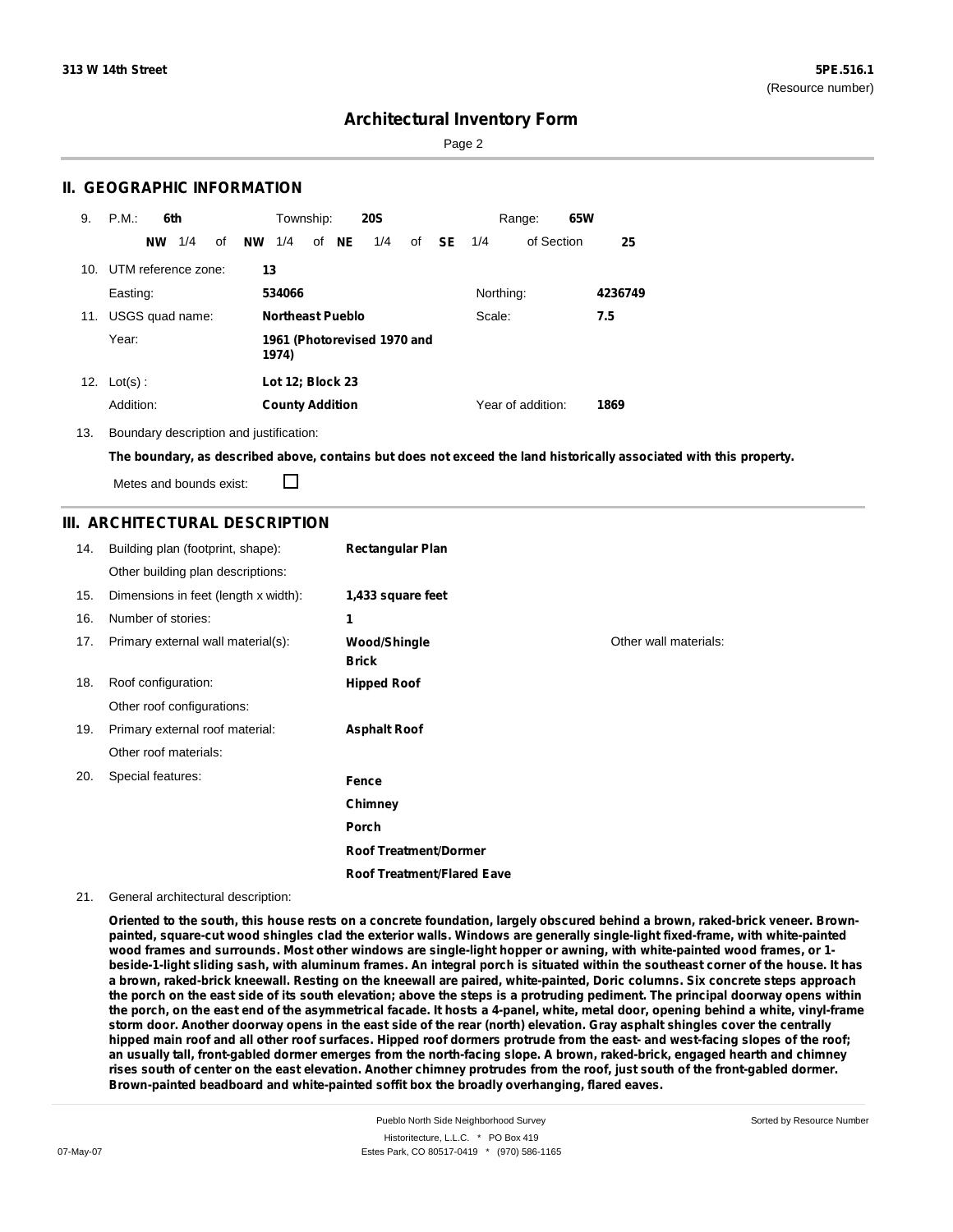Sorted by Resource Number

## **Architectural Inventory Form**

Page 3

```
22. Architectural style:
```
**Late 19th And 20th Century Revivals** 

Other architectural styles:

Building type:

23. Landscape or special setting features:

This property is located on terrain sloping downward from north to south, with an elevation of around 4,700 feet above mean sea level. The neighborhood features modest, one- and two-story houses and commercial buildings, with some residential and medical-related buildings towering many stories above the rest of the landscape. Setbacks from West 14th Street are generally the same on this block. This property is situated on the north side of West 14th Street, between the parking lot for 1401 Court Street to the east and another parking lot to west. This is the only dwelling on the north side of the 300 block of West 14th Street. Grass covers the strip separating the pink sandstone sidewalk from the street. A planted-grass yard, with mature landscaping, covers the lot, with dense foliage obscuring much of the house. Enclosing the back yard is a combination of **woven-wire and wood picket fences.**

- 24. Associated buildings, features or objects:
	- 1 : Type: **Garage** Describe: **A single-car garage is located on the northeast corner of the lot. Oriented to the north, the building rests on a concrete slab. Sheets of brown-painted particleboard, pressed into a vertical plank pattern, clad the exterior walls. Brown-painted, square-cut wood shingles cover the gables. Dominating the front (north) elevation is a 16-panel, wood, overhead-retractable garage door, painted white. A white-painted wood slab door opens in the south end of the west elevation. Asphalt shingles cover the front-gabled roof, and brown-painted wood fascia and soffit box the eaves.**

#### **IV. ARCHITECTURAL HISTORY**

| 25. | Date of Construction:  | Estimate:                                                                                                                                               | 1904 | Actual:                                                                                       |
|-----|------------------------|---------------------------------------------------------------------------------------------------------------------------------------------------------|------|-----------------------------------------------------------------------------------------------|
|     | Source of Information: | Sanborn Fire Insurance Maps (for Pueblo, Colorado). New York: Sanborn Map and<br>Publishing Co., 1883, 1886, 1889, 1893, 1904-05, 1904-51, and 1904-52. |      |                                                                                               |
|     |                        | Co. consulted 1886 through 2003.                                                                                                                        |      | Pueblo City Directory. Pueblo, Co.; Salt Lake City; Kansas City, Mo.; and others: R.L. Polk & |
| 26. | Architect:             | unknown                                                                                                                                                 |      |                                                                                               |
|     | Source of information: |                                                                                                                                                         |      |                                                                                               |
| 27. | Builder:               | unknown                                                                                                                                                 |      |                                                                                               |
|     | Source of information: |                                                                                                                                                         |      |                                                                                               |
| 28. | Original Owner:        | William W. Trimble                                                                                                                                      |      |                                                                                               |
|     | Source of information: | Co. consulted 1886 through 2003.                                                                                                                        |      | Pueblo City Directory. Pueblo, Co.; Salt Lake City; Kansas City, Mo.; and others: R.L. Polk & |

29. Construction history:

According to Pueblo County Tax Assessor records, this building was constructed in 1920. However it appears on a 1904-05 Sanborn map, and city directory listings for this address date to 1900, suggesting a circa 1900 date of construction. An addition to the west half of the rear elevation and the front-gabled dormer were constructed after 1952, based on Sanborn maps. Some **windows have also been replaced, most likely after 1970.**

30. Location: **original Date of move(s):** 

#### **V. HISTORICAL ASSOCIATIONS**

|     | 31. Original use(s): | <b>Single Dwelling</b> |
|-----|----------------------|------------------------|
| 32. | Intermediate use(s): | <b>Single Dwelling</b> |
| 33. | Current use(s):      | <b>Single Dwelling</b> |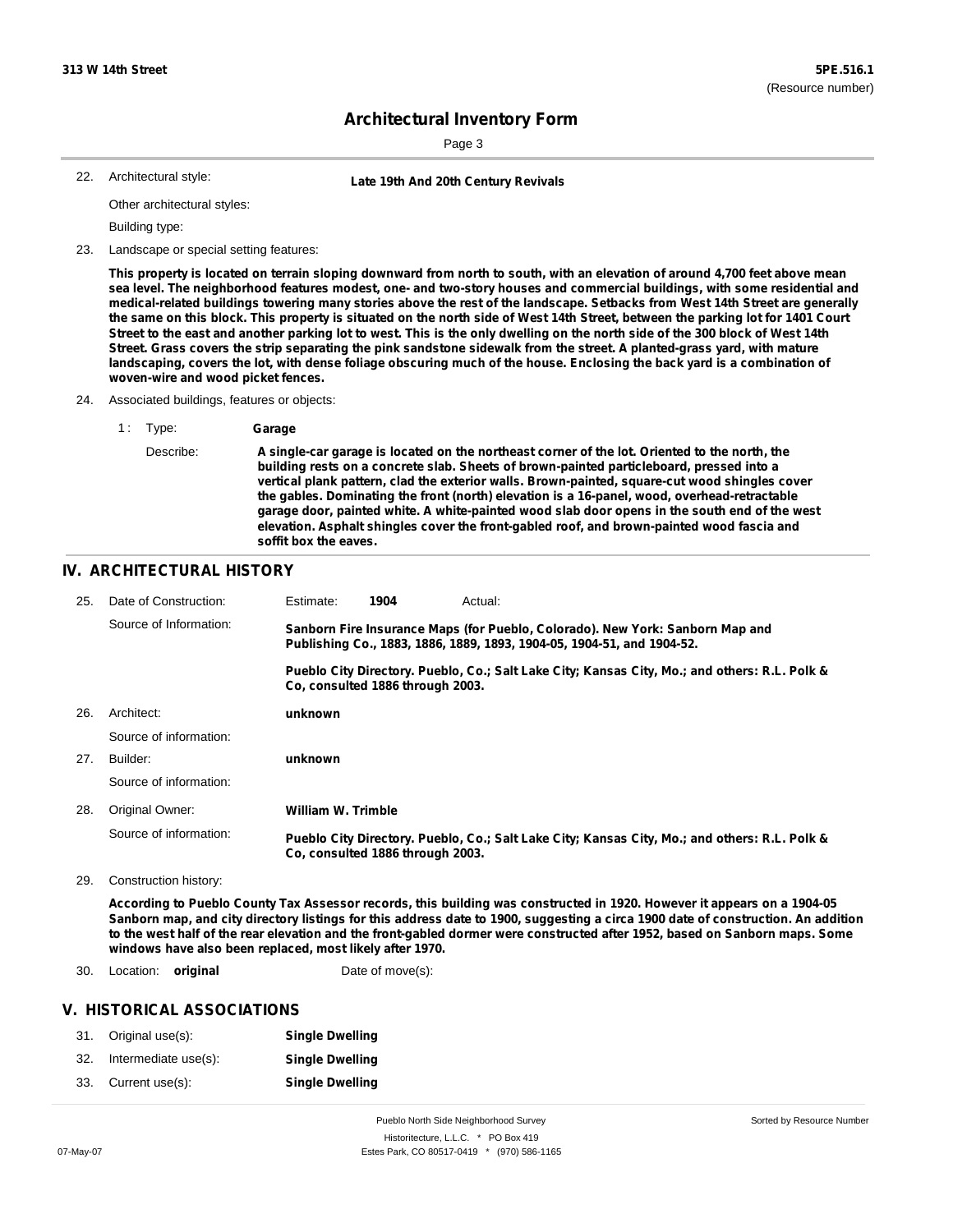Page 4

**Residence** Site type(s): 34.

35. Historical background:

The first owner and resident of this house, constructed around 1904, was William W. Trimble, a traveling freight agent for the Missouri Pacific Railway. Around 1914, Pueblo attorney Daniel A. Highberger, II, purchased this house and resided here with his family. He came to Pueblo around 1880. With his wife, Harriet H. Highberger, Daniel had three children, Mrs. Karl J. Waggener, Mrs. Robert M. Korb, and Daniel A. Highberger, III. The family moved from this house prior to 1925, eventually residing at 419 West 11th Street (5PE.5588). At the time of his death, in February 1955, the elder Daniel Highberger was the oldest living **member of the Pueblo Bar Association.**

Ira Rankin resided here around 1925. Freeland H. Carde, a roofing contractor, purchased this property prior to 1930 and resided **here through 1940. James M. Clark owned the house and lot in 1945.**

William G. Childress was the owner around 1945; he would reside here for the rest of his life. Serving in the U.S. Army, Childress survived the Japanese attack on Pearl Harbor on December 7, 1941. During his 33-year military career he served in Panama, Germany, the Pentagon, and 2 tours of duty at the Pueblo Army Depot, where he worked when residing at this address. He retired as a Chief Warrant Officer and then worked as a juvenile probation officer for the Colorado State Judicial System. With his wife, Thelma, William had a son, Dr. Frank B. Childress, and two daughters, Shirley Vogan and Jean Stephens. He also had two stepsons, William H. and Robert D. Childress. Thelma Childress died in 1982. William remarried: his second wife was Bonnalie Childress. William Childress died on December 6, 1990. Bonnalie remained here until 1992, when she **sold the property to Myrna F. Gibson, the current owner and resident.**

36. Sources of information:

**Pueblo County Office of Tax Assessor. Property information card [internet].**

**Pueblo City Directory. Pueblo, Co.; Salt Lake City; Kansas City, Mo.; and others: R.L. Polk & Co, consulted 1886 through 2003.**

**Sanborn Fire Insurance Maps (for Pueblo, Colorado). New York: Sanborn Map and Publishing Co., 1883, 1886, 1889, 1893, 1904-05, 1904-51, and 1904-52.**

**"Highberger (Daniel)" [obituary]. Pueblo Chieftain, 6 February 1955, p. 8B.**

**"William G. Childress, CWO (Ret.)" [obituary]. Pueblo Chieftain, 8 December 1990, p. 9D.**

**Munch, J. Colorado Cultural Resource Survey, Architectural/Historical Component Form (no. 618), August 1981.**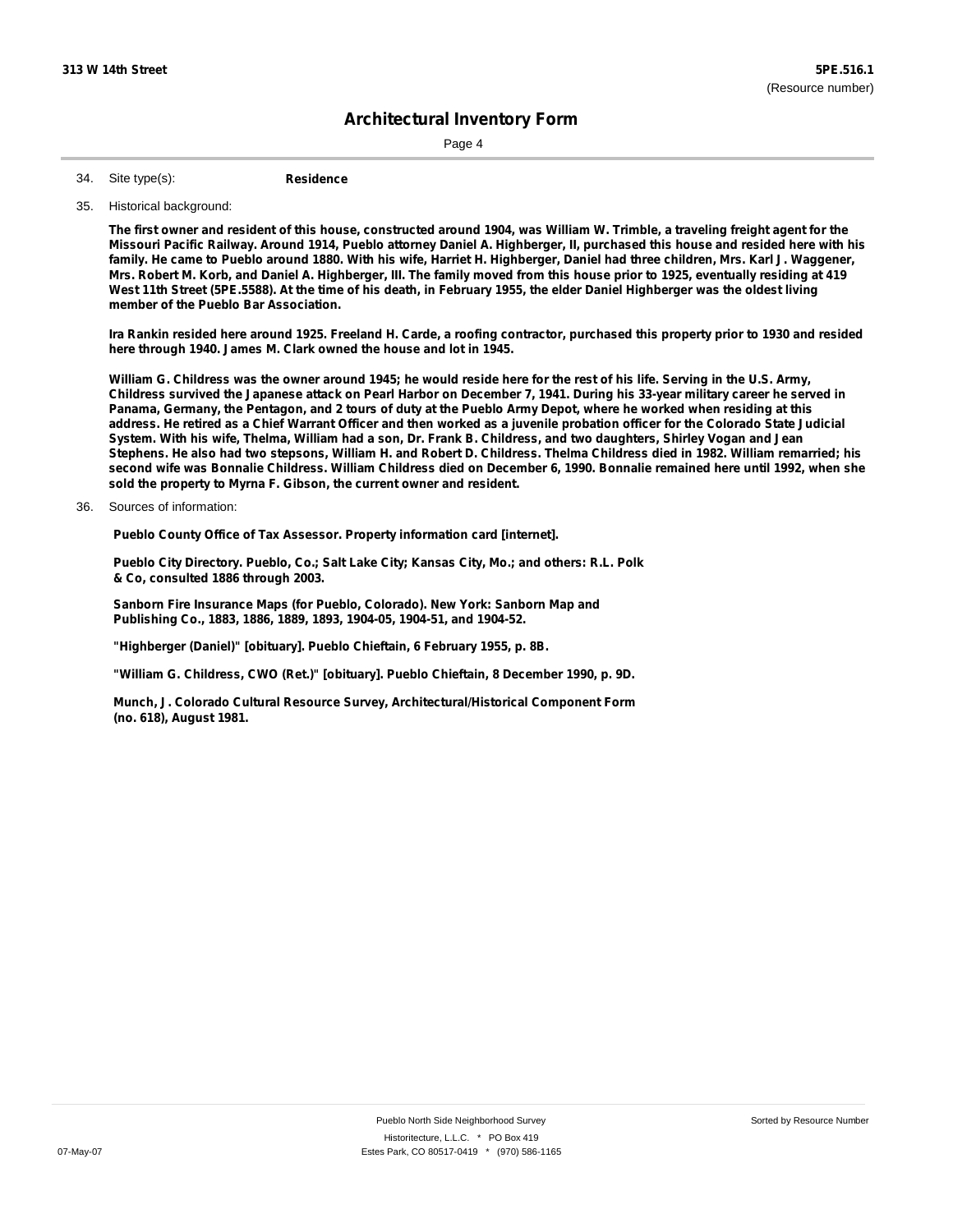÷

Sorted by Resource Number

# **Architectural Inventory Form**

Page 5

|     | <b>VI. SIGNIFICANCE</b>                                                                                                                                                                                                                |  |  |  |  |  |
|-----|----------------------------------------------------------------------------------------------------------------------------------------------------------------------------------------------------------------------------------------|--|--|--|--|--|
| 37. | Local landmark designation:<br>Yes $\Box$<br>No.<br>$\mathbf{r}_\perp$                                                                                                                                                                 |  |  |  |  |  |
|     | Designation authority:                                                                                                                                                                                                                 |  |  |  |  |  |
|     | Date of designation:                                                                                                                                                                                                                   |  |  |  |  |  |
| 38. | Applicable National Register criteria:                                                                                                                                                                                                 |  |  |  |  |  |
|     |                                                                                                                                                                                                                                        |  |  |  |  |  |
|     | A. Associated with events that have made a significant contribution to the broad pattern of our history.<br>B. Associated with the lives of persons significant in our past.<br>l I                                                    |  |  |  |  |  |
|     | C. Embodies the distinctive characteristics of a type, period, or method of construction, or represents the work<br>◚<br>of a master, or that possess high artistic values, or represents a significant and distinguished entity whose |  |  |  |  |  |
|     | components may lack individual distinction.                                                                                                                                                                                            |  |  |  |  |  |
|     | D. Has yielded, or may be likely to yield, information important in history or prehistory.<br>Qualifies under Criteria Considerations A through G (see manual).<br>Does not meet any of the above National Register criteria.          |  |  |  |  |  |
|     |                                                                                                                                                                                                                                        |  |  |  |  |  |
|     | <b>Pueblo Standards for Designation:</b>                                                                                                                                                                                               |  |  |  |  |  |
|     | <u>1a. History</u>                                                                                                                                                                                                                     |  |  |  |  |  |
|     | Have direct association with the historical development of the city, state, or nation; or<br>$\mathbf{r}_\perp$                                                                                                                        |  |  |  |  |  |
|     | <u>1b. History</u><br>Be the site of a significant historic event; or<br>$\blacksquare$                                                                                                                                                |  |  |  |  |  |
|     | 1c. History                                                                                                                                                                                                                            |  |  |  |  |  |
|     | Have direct and substantial association with a person or group of persons who had influence on society.<br>$\blacksquare$                                                                                                              |  |  |  |  |  |
|     | 2a. Architecture                                                                                                                                                                                                                       |  |  |  |  |  |
|     | Embody distinguishing characteristics of an architectural style or type; or<br>$\Box$                                                                                                                                                  |  |  |  |  |  |
|     | 2b. Architecture                                                                                                                                                                                                                       |  |  |  |  |  |
|     | Be a significant example of the work of a recognized architect or master builder, or<br>$\mathcal{L}_{\mathcal{A}}$                                                                                                                    |  |  |  |  |  |
|     | 2c. Architecture                                                                                                                                                                                                                       |  |  |  |  |  |
|     | Contain elements of architectural design, engineering, materials, craftsmanship, or artistic merit which represent a<br>$\mathcal{L}_{\mathcal{A}}$<br>significant or influential innovation;                                          |  |  |  |  |  |
|     | 2d. Architecture                                                                                                                                                                                                                       |  |  |  |  |  |
|     | Portray the environment of a group of people or physical development of an area of the city in an era of history<br>$\mathcal{L}_{\mathcal{A}}$<br>characterized by a distinctive architectural style.                                 |  |  |  |  |  |
|     | 3a. Geography                                                                                                                                                                                                                          |  |  |  |  |  |
|     | Have a prominent location or be an established, familiar, and orienting visual feature of the contemporary city, or<br>П                                                                                                               |  |  |  |  |  |
|     | 3b. Geography                                                                                                                                                                                                                          |  |  |  |  |  |
|     | Promote understanding and appreciation of Pueblo's environment by means of distinctive physical characteristics<br>or rarity; or                                                                                                       |  |  |  |  |  |
|     | 3c. Geography<br>Make a special contribution to Pueblo's distinctive character.<br>$\overline{\phantom{a}}$                                                                                                                            |  |  |  |  |  |
|     | Not Applicable                                                                                                                                                                                                                         |  |  |  |  |  |
|     | Does not meet any of the above Pueblo landmark criteria.<br>$\overline{\phantom{a}}$                                                                                                                                                   |  |  |  |  |  |
| 39. | Area(s) of Significance:<br><b>Architecture</b>                                                                                                                                                                                        |  |  |  |  |  |
| 40. | Period of Significance:<br>ca. 1900                                                                                                                                                                                                    |  |  |  |  |  |
| 41. | National:<br>Level of significance:<br>State<br>Local                                                                                                                                                                                  |  |  |  |  |  |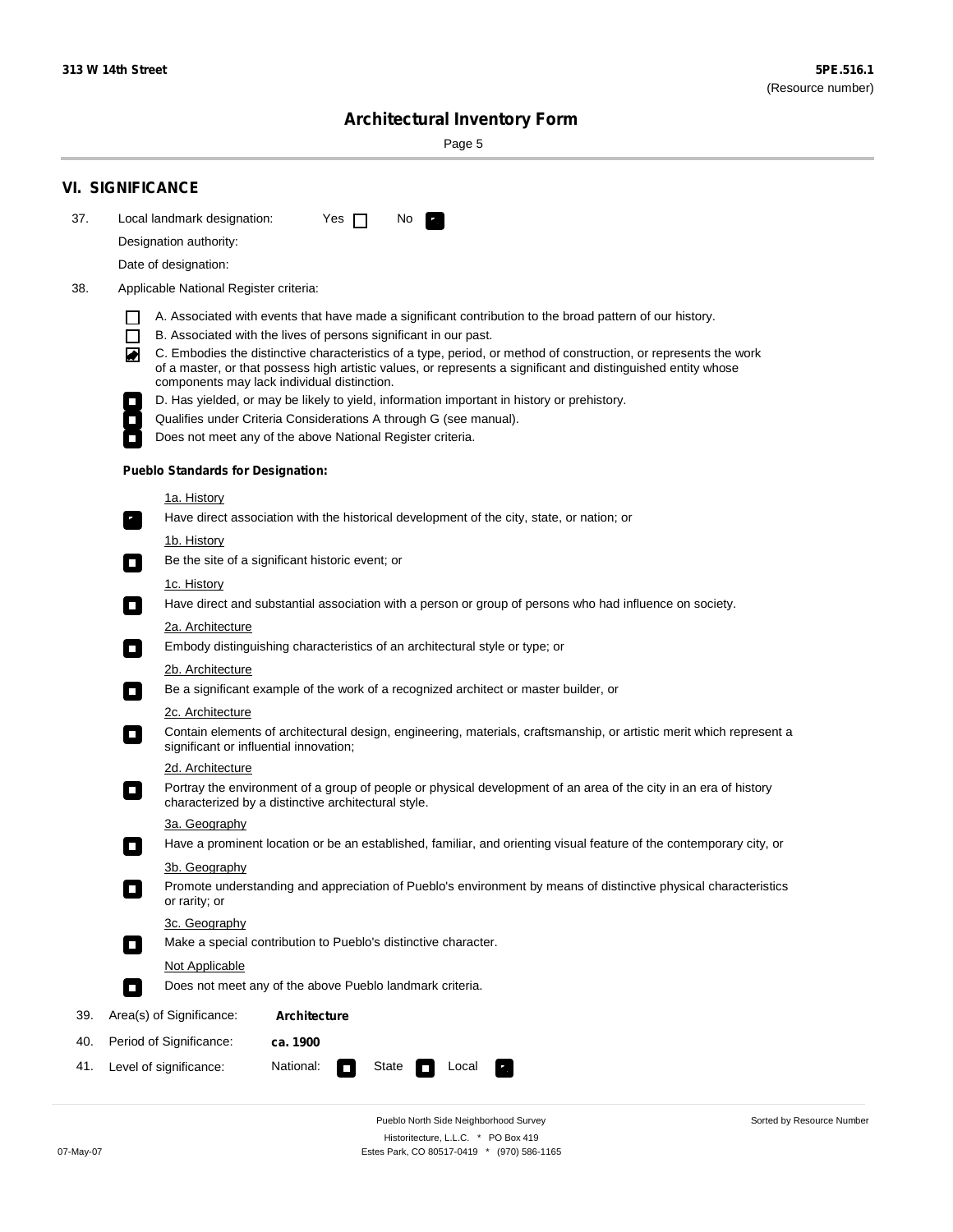Page 6

#### 42. Statement of significance:

This property is historically significant under Pueblo Local Landmark criterion 1A for its association with the development of **Pueblo's North Side Neighborhood, when the more architecturally sophisticated buildings of the emerging professional** class joined the smaller, plainer dwellings originally constructed here. As well, the house is architecturally significant under National Register criterion C (Pueblo Local Landmark criterion 2A) as an example of a Late-19th and 20th Century Revival style. However, the levels of architectural and historical significance, combined with physical integrity, are not to the extent that this property would qualify for individual listing in the National Register of Historic Places, the Colorado State Register of Historic Properties, or as a City of Pueblo Landmark. It is, nonetheless, a contributing resource within any potential **historic district.**

43. Assessment of historic physical integrity related to significance:

Constructed around 1900, this house exhibits a moderate level of physical integrity relative to the seven aspects of integrity as defined by the National Park Service and the Colorado Historical Society: location, setting, design, materials, **workmanship, feeling, and association. An addition and replaced windows have removed or obscured some characterdefining features. However, the building preserves enough character-defining features to suggest its original architectural style. This property retains sufficient physical integrity to convey its architectural and historical significance.**

#### **VII. NATIONAL REGISTER ELIGIBILITY ASSESSMENT**

44. National Register eligibility field assessment: Local landmark eligibility field assessment:

**Individually eligible Not eligible** Not eligible **Need data** No m

> Yes Yes

No

 $No$   $M/A$ 

 $N/A$ 

**Individually eligible Not eligible** Not eligible **Need data** 

45. Is there National Register district potential? Yes

**Pueblo's North Side Neighborhood represents the evolution of the city's professional middle and upper classes. Its diversity of architectural styles and forms directly represents the city's changing economic and cultural climates. As well, the neighborhood is distinctive because it appears to have evolved independently of the area's dominant industry, steel manufacturing.** Discuss:

If there is National Register district potential, is this building contributing:

If the building is in existing National Register district, is it contributing: 46.

#### **VIII. RECORDING INFORMATION**

| 47. | Photograph numbers): | <b>CD-ROM Photo Disc: North Side Photos</b><br>File Name(s): 14thstw313                                                       |
|-----|----------------------|-------------------------------------------------------------------------------------------------------------------------------|
|     | Negatives filed at:  | <b>Special Collections</b><br><b>Robert Hoag Rawlings Public Library</b><br>100 East Abriendo Avenue<br>Pueblo, CO 81004-4290 |
| 48. | Report title:        | <b>Pueblo North Side Neighborhood Survey</b>                                                                                  |
| 49. | $Date(s)$ :          | 07/12/05                                                                                                                      |
| 50. | Recorder(s):         | <b>Adam Thomas</b>                                                                                                            |
| 51. | Organization:        | Historitecture, L.L.C.                                                                                                        |
| 52. | Address:             | <b>PO Box 419</b>                                                                                                             |
|     |                      | Estes Park, CO 80517-0419                                                                                                     |
| 53. | Phone number(s):     | (970) 586-1165                                                                                                                |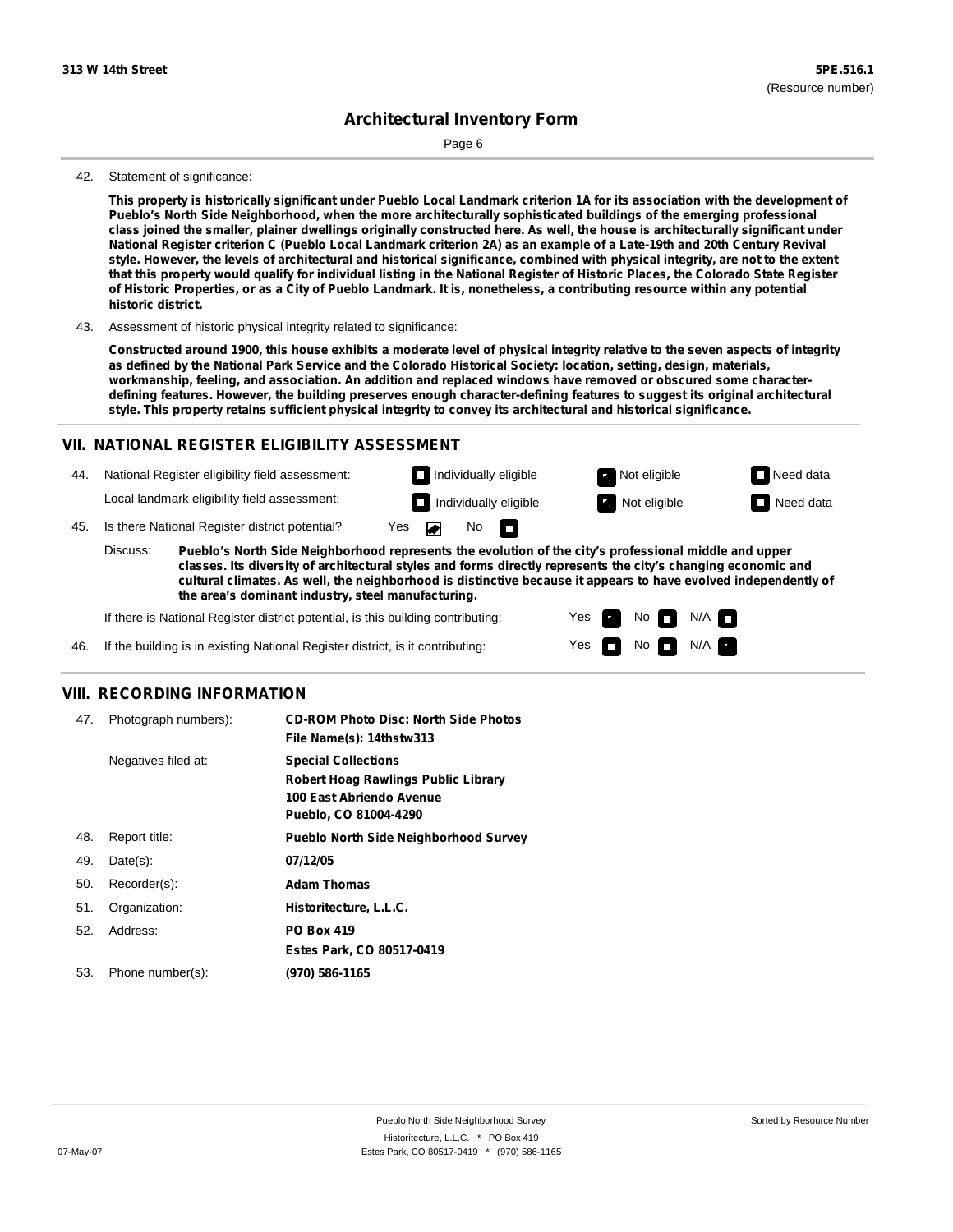

Page 7